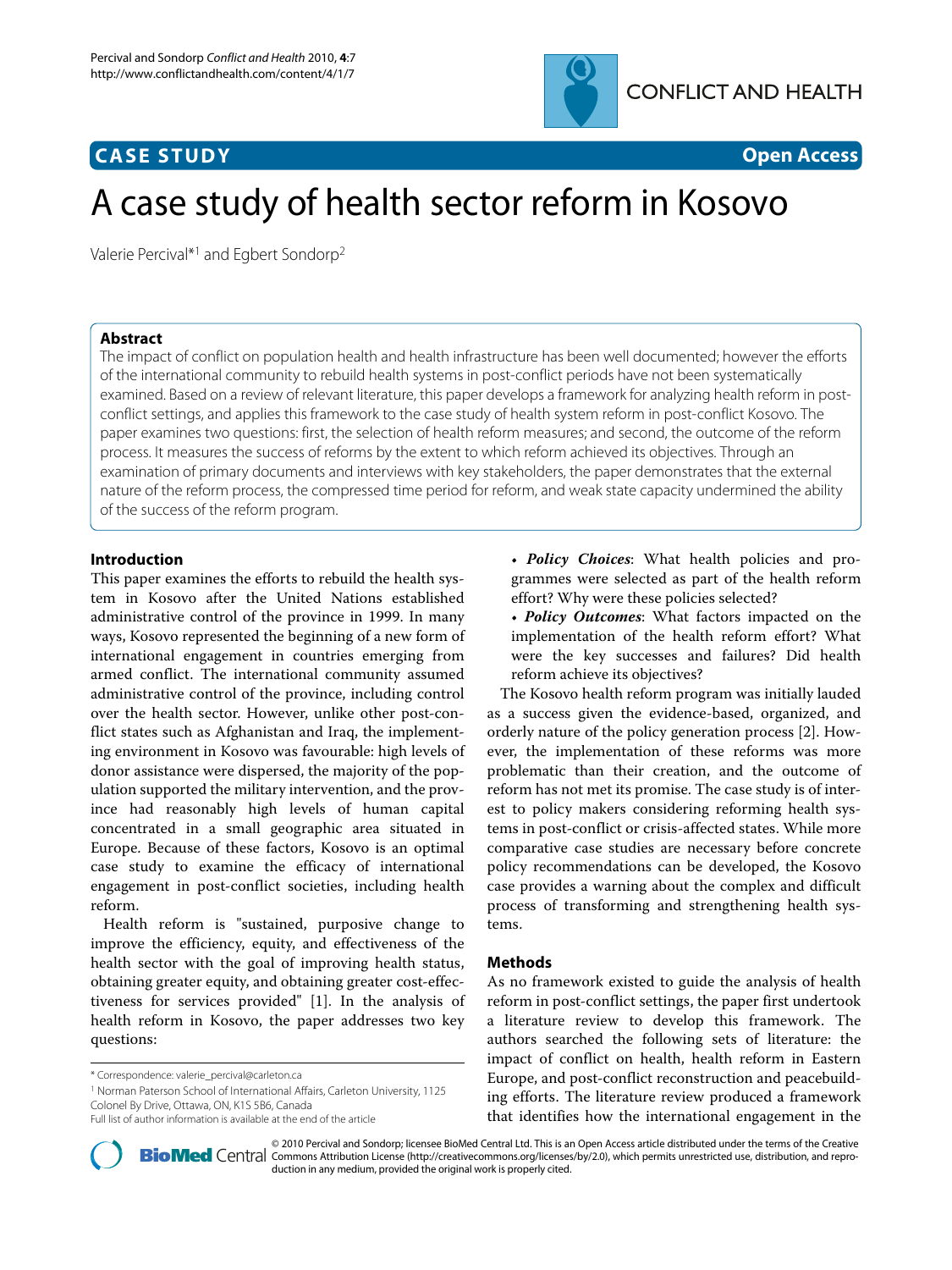health sector interacts with the post-conflict social and political context.

The literature review also generated the following hypotheses on the factors that influenced the outcomes of reform.

*H1: External actors drove the health reform process: the policies selected reflected the objectives of the international community*.

*H2: Donors believed that reform could be achieved in a compressed time period, and gave more priority to the design than the implementation of reforms*.

*H3: State capacity in the post-conflict period is low, and external actors do not recognize the importance of state capacity in health reform*.

The externally driven nature of the reform process, the compressed nature of the time period for reform, and low state capacity undermined the ability of the health reform program to achieve its objectives.

The health reform process in Kosovo was analyzed through primary documents and interviews with 26 stakeholders active in the health sector. Local stakeholders were chosen based on their familiarity with the health reform process--most occupied positions within the Kosovo health system. While the majority of stakeholders were from Kosovo's capital city of Pristina, stakeholders from two of Kosovo's municipalities were also interviewed to integrate regional perspectives. The interviews were designed to evaluate the reform process.

The case study focuses on the initial five year period following reform (1999-2004) but also discusses the state of the Kosovo health sector today. This research confirms these hypotheses by demonstrating that the reform agenda was externally driven; the reform timetable was compressed - the international community was attempting 'too much, too fast,' and government capacity was low in the post-war social and political context. In addition to confirming these hypotheses, the research also found that the extreme politicization of the health sector impeded reform progress.

# **Framework for Reform**

Post-conflict health reform remains an under-researched area, and as such, there are no pre-existing frameworks that analyze how health interventions interact with the post-conflict social, political and economic environment. The framework for examining health reform established in this paper outlines the process through which health reforms are developed and implemented in post-conflict settings and establishes the factors that are most important in shaping the outcomes of reform - the ability of reform to meet its objectives. This framework is presented in Figure [1,](#page-1-0) and its components are described below.



**Figure 1 Analysing Health Reform in Post-Conflict Settings**.

But the implementation of reform is always more challenging than the design. The experience of health reform in Eastern Europe (which had a similar health system design as Kosovo and a similar reform program) points to factors internal to the process of implementing reforms that derailed the reform effort: short time horizons for implementation, poor policy planning, financing reforms that failed due to weak administration capacity, the lack of enthusiasm for the reform program, and the difficulty to implement organisational change. The Eastern European reform program also points to factors external to health reforms, namely economic instability, unhealthy lifestyles, the lack of government capacity to implement reforms, and political instability all impacting on reform. The health reform experience in Eastern Europe also points to the important influence of multilateral organizations and donor governments in shaping the reform program [[4,](#page-12-3)[5\]](#page-12-4).

Health reform is one component of a larger international intervention in post-conflict societies, and needs to be viewed as part of this larger wave of reform efforts. Significant pressure exists for donors and international agencies to use this opportunity to improve institutions, rather than simply refurbish the old ones [\[6\]](#page-12-5). The involvement of the international community brings a tremen-

<span id="page-1-0"></span>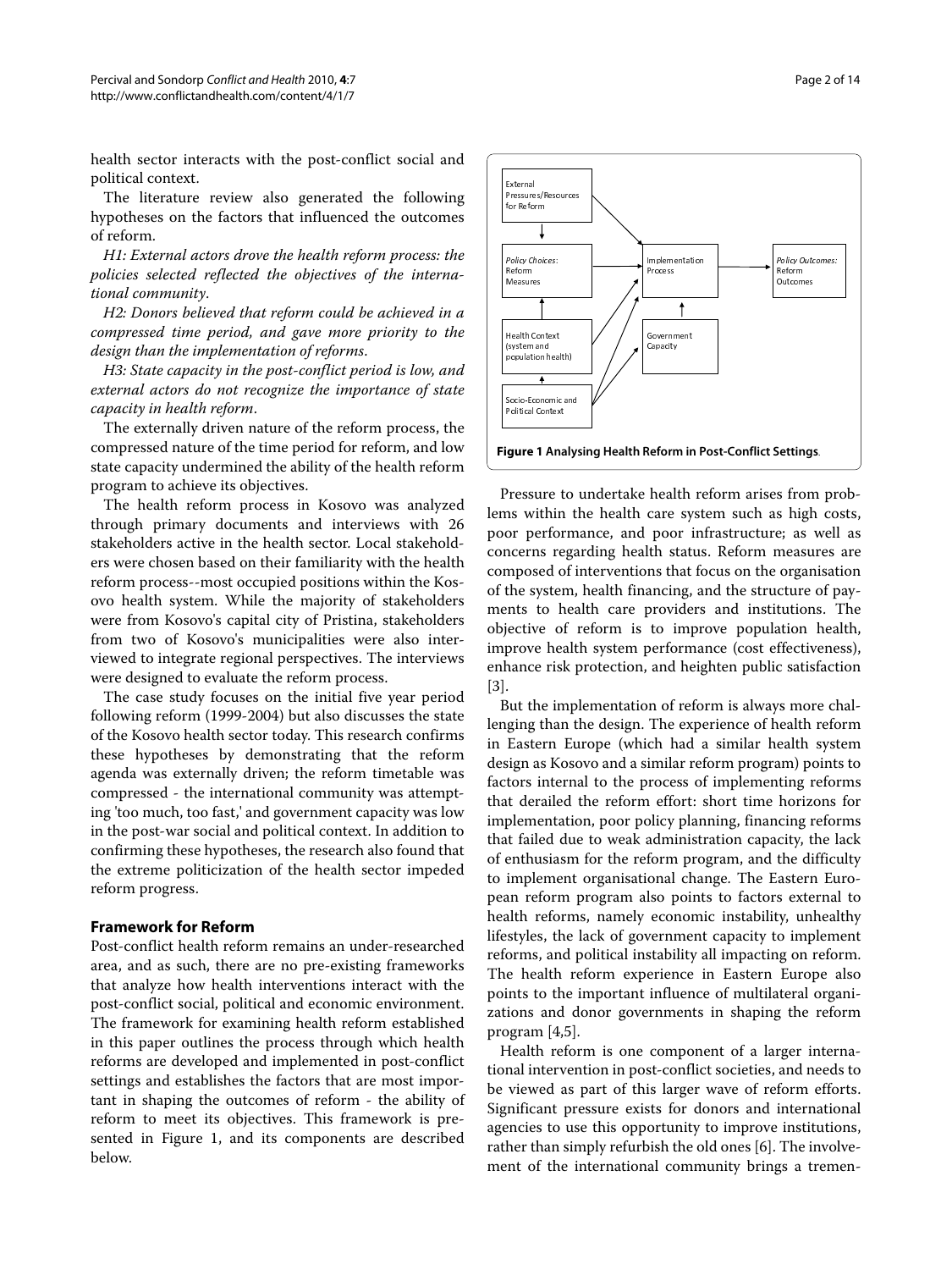dous influx of donor resources that necessitates careful coordination of donor and non-governmental organization activity. Due to the influx of resources and multiple actors, evidence from previous international engagements suggests that a blueprint outlining the parameters of a future health system increases the sustainability of health interventions. Within those blueprints, specific health interventions are favoured by international actors, particularly the movement towards a primary care based system.

Moreover, the post-conflict environment is characterized by highly divisive politics, a weak economy, and low government capacity, all of which impact on the implementation of reform efforts. This context creates a difficult implementing environment.

To summarize the framework presented in Figure [1](#page-1-0), post-conflict reform programs are launched as a result of poor population health and the need for rehabilitation of health infrastructure, often as a result of conflict-affected damage. External pressures for specific reform measures shape the selection of health interventions: the health reform process forms a component of the international community's effort to rebuild the state, and particular health reform measures are favoured by international actors. Short donor time horizons coupled with an ambitious reform agenda lead to compressed time frames for reform. Socio-economic and political forces undermine the capacity of the state to oversee and implement reform measures. These factors impact on the outcomes of reform, measured by the ability of the reform program to achieve its objectives. While reforms are launched to improve health status, the quality of health services, equitable access to those services, and the cost-effectiveness of the health system, evaluating health reform on these outcomes presents challenges. Health status and performance indicators can be difficult to examine due to the absence of health and management information systems. Moreover, the time lag between reform of the health system and improved health outcomes can be significant particularly in a setting like Kosovo where chronic, rather than infectious diseases dominate.

# **Background: Kosovo Health System**

The health system in Kosovo, as elsewhere in Eastern Europe, was largely based on the Semashko model of healthcare delivery. The Semashko system of health care was utilized throughout the Soviet Union and Eastern Europe. It centralized decision-making and emphasized specialization of services. Polyclinics, located in major towns and municipalities, were the first point of contact for patients. General practitioners, dentists, paediatricians, and gynaecologists all practised at these clinics, and physiotherapy and basic diagnostic services were also available. The central government functioned as the pur-

chaser as well as the provider of health care services. Yugoslavia adapted the Semashko model to reflect its version of socialism--a system of self-management. While favouring the delivery of health care by specialists, decision-making for the system was decentralized to hospitals and health centres. The healthcare system succeeded in expanding the provision of healthcare, and Kosovo saw dramatic health improvements: the mortality rate declined from 46 per 1,000 in 1956 to 29 per 1,000 in 1990 [[7\]](#page-12-6).

Under the 1974 Yugoslav Constitution, Kosovo had been granted autonomous status within the Republic of Serbia. This status was revoked by Belgrade in March 1989, initiating a decade of tension and conflict. The health sector became a natural battleground for the conflict between Kosovo's majority Albanian population and the federal government in Belgrade. The Belgrade Ministry of Health assumed control of the Kosovo health system, and directors and boards of health institutions were forced to report directly to Belgrade. Pristina University's medical faculty was closed, and the medical training of many students was interrupted. Sixty-four percent of ethnic Albanian health workers (an estimated 2,400 people) left their jobs: some were fired, others were subject to smear campaigns, while others left of their own accord. Four hundred and forty of those dismissed were specialist physicians. The gynaecology and maternity clinics were particularly hard hit, with all Albanian doctors working in these units leaving their positions. Those healthcare workers that remained in the system were required to speak Serbian and to write in Cyrillic [[7\]](#page-12-6).

Access to healthcare for Albanians suffered. Many Albanians lost their jobs after 1989, and as a result, lost their insurance coverage. During the 1990s, more than 50 percent of Albanians lacked a social insurance card needed to access the public health system.

To respond to this need, Albanians organized a parallel primary healthcare system in conjunction with the parallel government that was established in the early 1990s. This system, known as the Mother Theresa Society, operated 96 clinics throughout Kosovo, many in remote areas. Healthcare workers volunteered their services, with financing for supplies and medicines provided by a parallel tax system. Many Albanian health professionals also established private healthcare facilities, including clinics and laboratories, during this period.

Because Albanians were no longer able to receive medical training in their own language at Pristina University, they also created a parallel system of medical education. In the 1990s, 600 doctors and 1,200 nurses graduated from this parallel system. While this system provided students with a high degree of theoretical knowledge, clinical training was problematic given the lack of access of medical students to healthcare facilities. This left a gener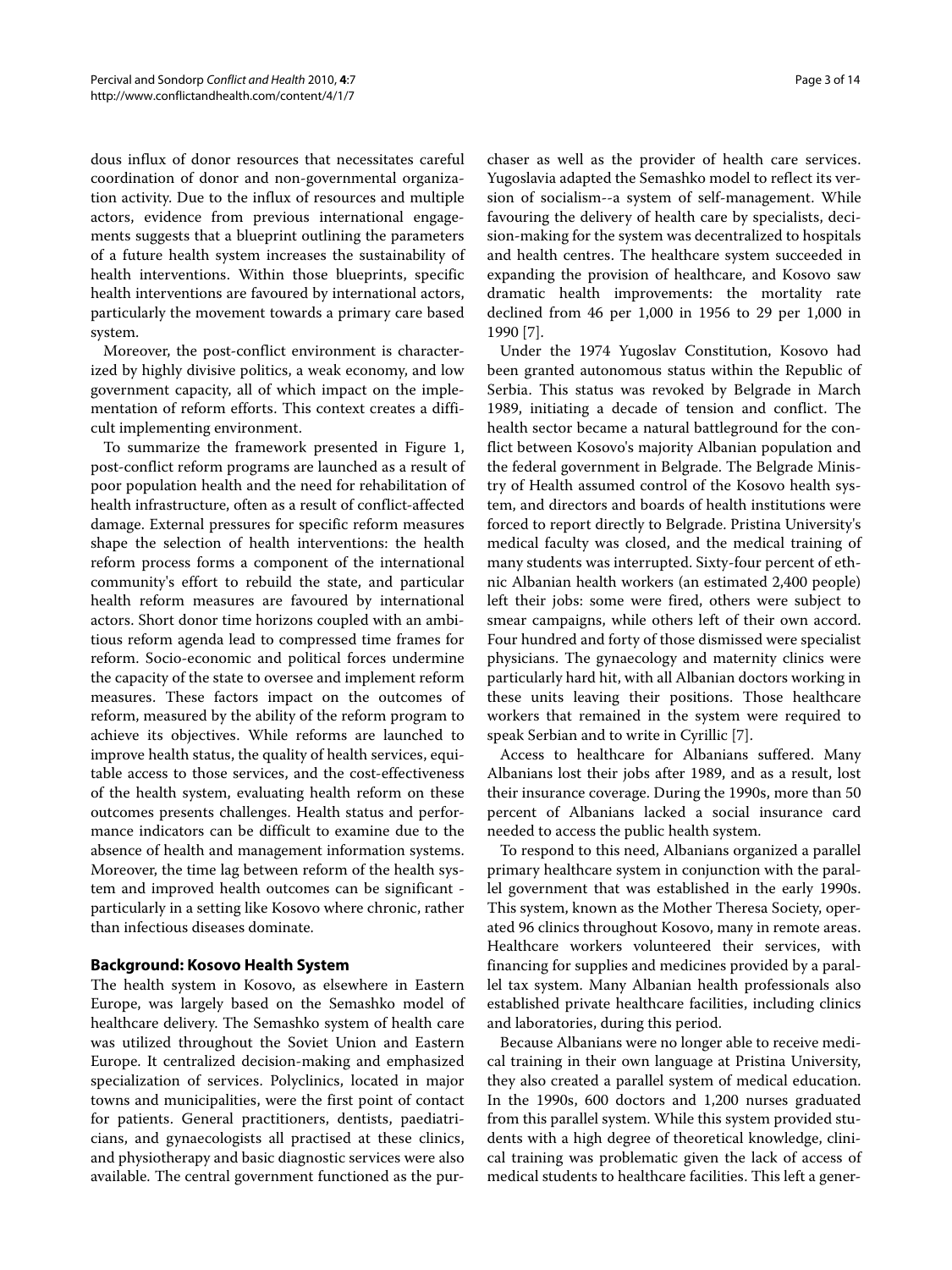ation of Albanian medical personnel with uncertain expertise and unrecognised qualifications.

Despite these efforts, population health deteriorated in the 1990s. The incidence rate of infectious diseases rose, immunisation rates declined, and vaccination coverage for children against polio, diphtheria, tetanus, pertussis, measles, mumps, and rubella fell below 60 percent, with some areas falling below 30 percent coverage. Polio reemerged, with 52 cases reported between 1990 and 1997 [[7\]](#page-12-6).

Armed conflict broke out in 1998 between the Kosovo Liberation Army (KLA) and the Yugoslav Army and police. This conflict caused massive population displacements in rural areas of Kosovo. In the fall of 1998, UNHCR estimated that 200,000 Albanians were displaced. While many civilians fled to neighbouring Albania and Macedonia, others left their villages and took refuge in the hills of Kosovo. Health surveys showed that displacement, as well as the violence against Albanian civilians, took a devastating toll on population health. Between February 1998--roughly when the conflict between the KLA and Yugoslav authorities began--and June 1999, when NATO forces entered Kosovo, the crude mortality rate was 2.3 times higher than the pre-conflict baseline. War-related trauma was the major cause of death, with an estimated 12,000 deaths directly related to the war. The second leading cause of mortality was chronic disease [[8\]](#page-12-7).

In 1999, NATO undertook a military intervention in Kosovo. After two and a half months of aerial bombardments, the Yugoslav government agreed to the deployment of NATO troops in Kosovo and to the United Nations administering the province. On June 10, 1999, the United Nations Security Council passed Resolution 1244, which provided the legal foundation for United Nations control over the province. The United Nations Interim Administrative Mission in Kosovo (UNMIK) was formed, charged with building autonomous institutions of self-government. The mandate of UNMIK was to administer the province, while establishing and overseeing the development of provisional self-governing institutions. The NATO-led KFOR (the Kosovo Force) provided security. The international community was given sweeping powers to build autonomous self-government and undertake political, social, and economic reform.

# **Applying the Framework to Kosovo**

Above, the paper presented a framework for analyzing health care reform in a post-conflict setting. Below, we apply that framework to Kosovo, beginning with an overview of how the health context - both health infrastructure and population health problems, combined with external pressure for health reform to shape the selection of health reform measures. We then overview the health

reform program, and outline the progress made toward implementing those reform measures. In applying this framework to Kosovo, the paper outlines how the postconflict political context and weak government capacity combined to undermine progress on health reform.

# **Health Context: The Health System**

After the war, the parallel Mother Theresa Network was virtually abandoned. Albanian health professionals moved back into state health facilities, while most Serbian health professionals fled Kosovo - a result of the wave of violence directed against Serbs in the post-conflict period. In June 1999 the majority of the staff and patients at Pristina Hospital were Serb; by August 1999 the hospital staff and patients were almost exclusively Albanian.

The health system had been seriously weakened by the years of political and economic turmoil and by several months of conflict. Over 90 percent of the clinics of the parallel Mother Theresa Network were damaged or destroyed during the war, and many private clinics of Albanian health professionals had also been damaged. While public-health facilities were spared war-related damage, as Serbian doctors had staffed these clinics, the vast majority of them had been looted of supplies and equipment, and the infrastructure reflected years of neglect. The general collapse of public-service infrastructure--particularly water and electricity--deeply affected the health sector. Many hospitals lacked running water 24 hours a day.

Health clinics in rural areas suffered from an acute lack of personnel and equipment. Access to emergency and after-hours care was variable; while these services were often accessible in large cities, they were not available in rural areas. The availability of services through private practice had increased dramatically-while most Albanian health workers returned to public-health institutions, those that had developed private practices during the 1990s maintained them.

The quality of the public healthcare system was compromised by several factors. Access to primary care was inconsistent across regions and socioeconomic groups. Shortages of health personnel in rural areas, the specialised nature of healthcare in Kosovo, and the lack of a functioning referral system undermined the quality of care. Moreover the efficiency of services was minimal. Hospitals were composed of several separate buildings that contained separate clinics with their own laboratories, intensive-care facilities, and operating theatres. Services among the buildings were not shared, which resulted in duplication and inefficiency.

Kosovo also faced a shortage of physicians. The number of doctors was less than 2,500--on average 13 doctors for every 10,000 inhabitants (the European average is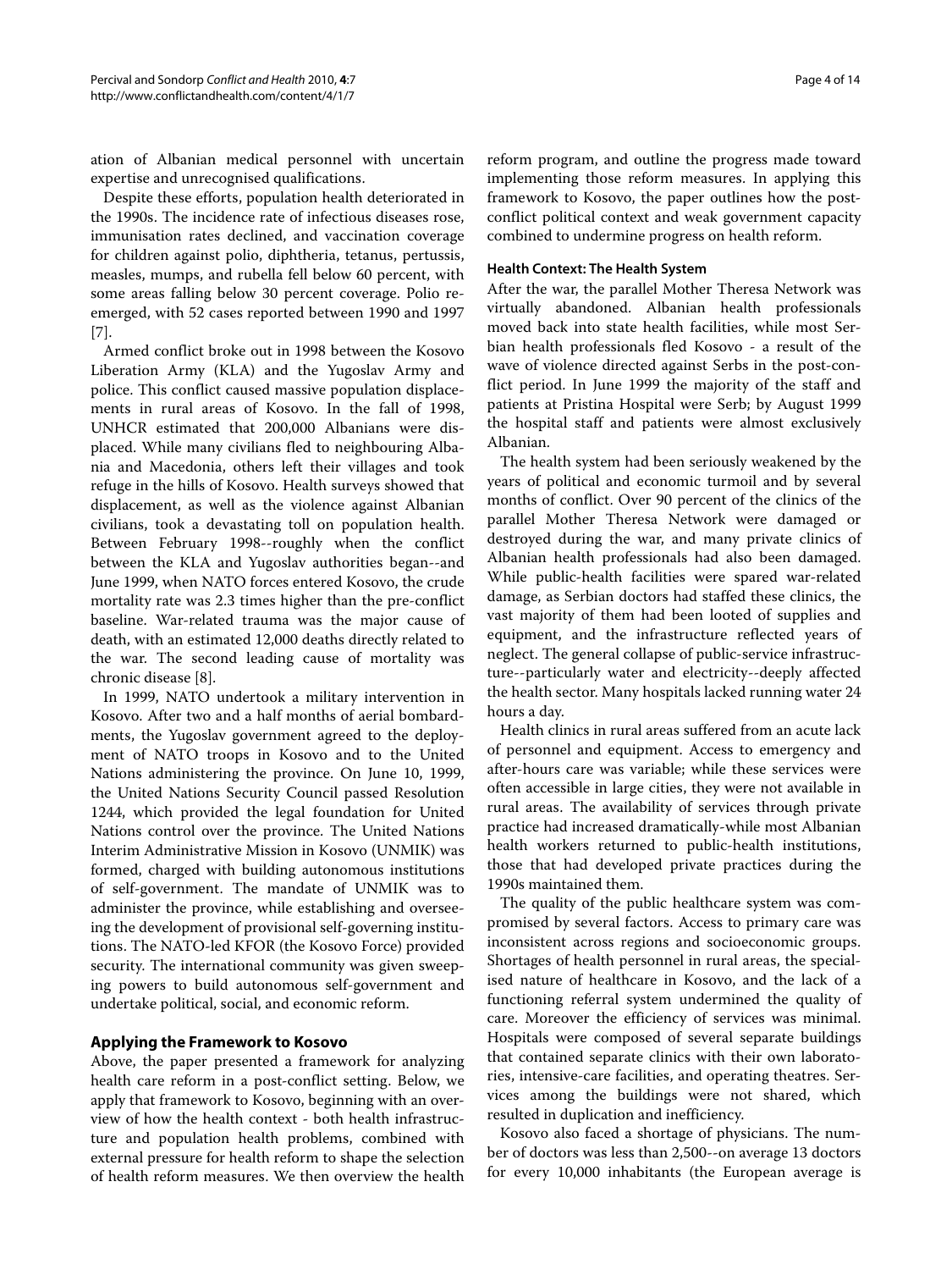about 35 doctors per 10,000 inhabitants). Many doctors had trained in the parallel system and required skills upgrading. The exodus of Serb doctors in 1999 exacerbated this shortage. The number of doctors willing to work in rural areas was minimal, and rural residents often had to travel long distances to receive treatment.

While the shortage of physicians and the poor state of health facilities contributed to variable access to healthcare, economic factors also impacted on the ability of individuals to access health services. The World Bank found that the main barrier to healthcare was cost- despite the fact that healthcare was supposed to be free. Twenty-eight percent of those surveyed reported that they could not access health services due to expense. Over 95 percent of Albanians reported buying healthcare services, paying approximately three Euros for general expenses and five Euros in 'gifts' to healthcare providers. The average household spent 35 Euros annually on drugs [[9\]](#page-12-8).

The healthcare system was funded by revenue out of the Kosovo Consolidated Budget. This budget was a combination of donor funds and locally collected revenue. In the summer of 2000, the Department of Health instituted a co-payment system to fill a financing gap and support the primary care system (a financial penalty was incurred if patients bypassed the primary care system). These funding sources were inadequate, unsustainable, and slightly regressive. Donor contributions were waning, and both co-payments and under-the-table payments placed a heavy burden on the poor.

## **Health Context: Population Health Status**

With no reliable census in decades, Kosovo suffered from a lack of basic demographic data. Surveys indicated a young population with a mean age of 24.6 years. Twentythree percent of the population was thought to be under 14, while 52 percent was between the ages of 15 and 49. The overall population balance appeared skewed: 50.3 percent of the population was male and 49.7 percent female, with a ratio of newborn male babies to females of 106:100 [[10](#page-12-9)]. Women of childbearing age (between the ages of 15 to 45) constituted 56 percent of the female population and 26.2 percent of the total population [\[11](#page-12-10)].

The validity and reliability of health data was problematic, and the epidemiological situation was uncertain in 1999 and 2000. Hospital mortality studies showed that 12 percent of deaths were from communicable diseases, 53.2 percent from non-communicable diseases, three percent from maternal conditions, 29.1 percent from neonatal conditions (0 to 28 days of age), 3.4 percent from injuries, and 0.6 percent from nutritional illnesses [[11\]](#page-12-10). Reproductive health, as well the health of infants and children, was a major concern.

In 1999, the infant mortality rate was 45 per 1,000 births [\[11](#page-12-10)] which was the highest rate in Europe, about two or three times the rate of other South Eastern European countries. Perinatal mortality was also high. In 2000, Pristina Hospital had a perinatal mortality rate of 44 per 1,000. This compares to a rate of 22 per 1,000 in 1988 [[12\]](#page-12-11). In the same year, Slovenia had a perinatal mortality rate of 4.09 per 1,000; Croatia's rate was 9.37 per 1,000; Serbia and Montenegro's was 10.31 per 1,000; and Macedonia's was 15.82 per 1,000. The average rate of European Union countries was 6.78 per 1,000 [\[13](#page-12-12)].

Many factors contributed to these disturbing statistics, including poor obstetric standards, inadequate medical services, poverty, and malnutrition--as well as health conditions such as prematurity, asphyxia, congenital anomalies, respiratory diseases, and diarrhea [[10\]](#page-12-9). Many women lacked knowledge regarding the appropriate treatment of diarrhea. Many mothers surveyed (54.6 percent) said they stopped breastfeeding when their infant had diarrhea [[8\]](#page-12-7).

Serious public-health issues faced children. Children suffered from a high rate of diarrhea and acute respiratory infection, a reflection of poor sanitation, lack of access to clean drinking water, and inadequate shelter [\[8](#page-12-7)]. As noted above, childhood vaccination was disrupted by the war, and was not universal, while improper nutrition was also a concern. Among children aged 5 to 59 months, a UNICEF survey reported stunted growth among 10 percent of children, and mild and moderate anaemia in 16 percent of children, while more than 50 percent of children between 6 and 12 years of age showed symptoms of iodine deficiency [\[14](#page-12-13)].

Non-communicable diseases such as cardiovascular, renal, and lung disease and chronic back pain and ulcer/ gastritis were the most common adult health conditions. Because of the high smoking rate, the incidence of cancer and heart disease was increasing. Tobacco was a major contributor to morbidity and mortality. Infectious diseases were also problematic. The incidence of tuberculosis remained high at 60 to 70 cases per 100,000. There was a high case-fatality rate for some communicable diseases such as bacterial meningitis, haemorrhagic fever, viral meningo-encephalitis, shigellosis, and diarrheal diseases [[14](#page-12-13)].

### **External Pressures for Reform**

While the Kosovo health system was in need of improvement, external actors shaped the type of reform measures selected, the scope of reform, and the timing of its implementation. Donors flooded Kosovo with billions of Euros of assistance, and the massive influx of resources in the immediate post-conflict period provided essential humanitarian relief and greatly assisted the process of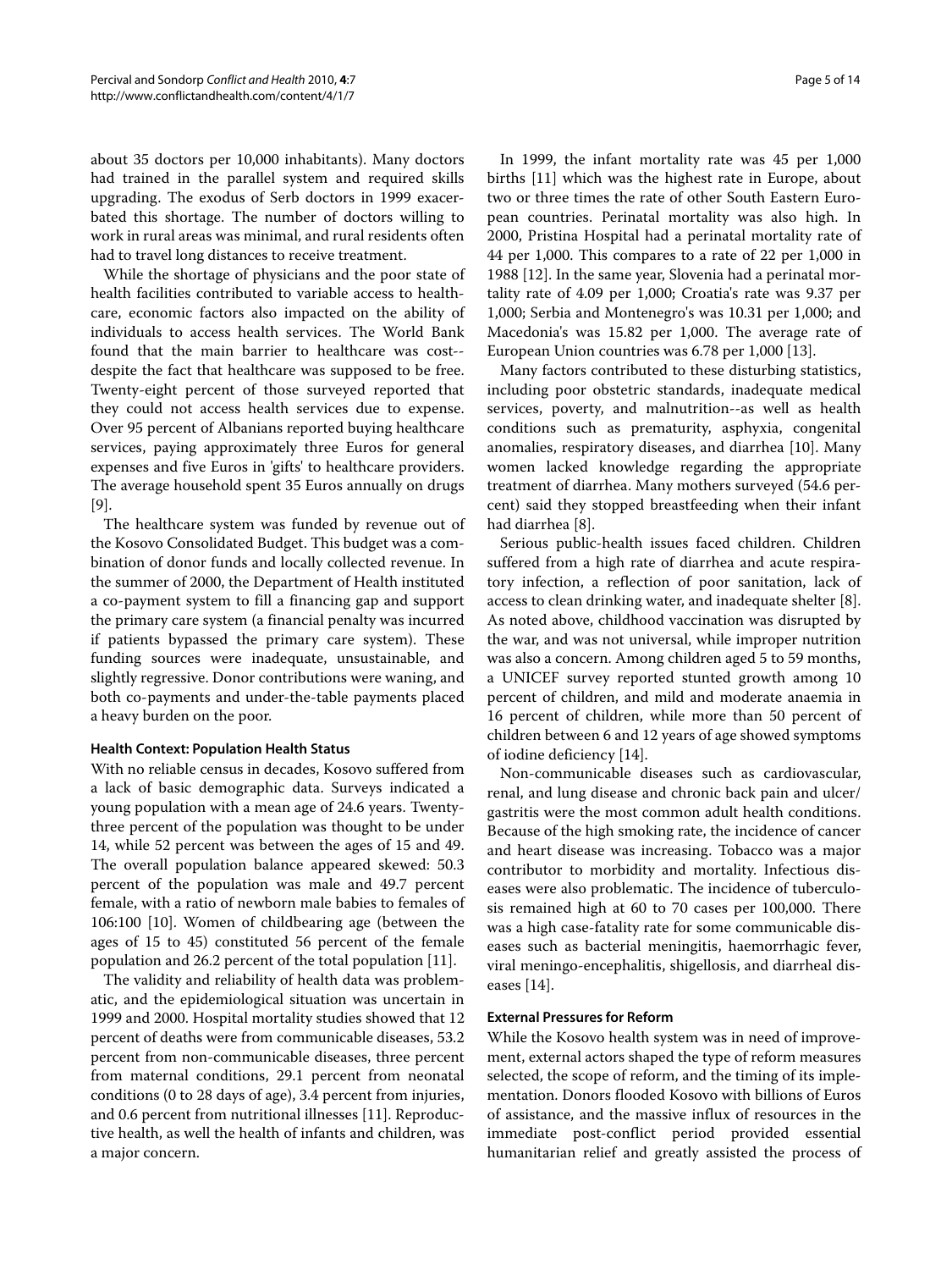reconstruction. Between 1999 and 2002, donors spent approximately 80 million Euros on the health sector, which represented the second-largest portion of the Kosovo Consolidated Budget [\[15](#page-12-14)]. (The largest portion was devoted to education.)

To ensure that donor funds were coordinated and sustainable, the WHO developed basic guidelines for health projects. The "Interim Health Policy Guidelines" were released in September 1999. These policy guidelines, known informally as the "Blue Book," included eight objectives:

1. Primary care would be strengthened with the development of family-medicine teams;

2. Specialist care would be provided through referral from primary care;

3. The size and location of facilities would be established through the identification of population catchment areas--which meant that some facilities would be closed, while services in others would be reduced; 4. No expansion of services should be undertaken to

ensure sustainable financing. Public financing would be maintained, but other financing models would be studied;

5. Public provision of services would predominate;

6. Regulated private practice would be allowed;

7. An essential drugs program and a regulatory agency would be introduced; and

8. The provision of healthcare and employment within the system would be non-discriminatory [\[16\]](#page-12-15).

The Blue Book was an important step in policy development in Kosovo, based on evidence of interventions in other post-conflict settings. It was non-binding on donors and NGOs, but established an important framework and point of reference for donor activity, guiding many donor interventions. The WHO produced a facility plan, which determined what facilities would remain open, the services provided, equipment lists, and staffing requirements.

In the summer of 2000, the WHO built on the momentum created by the Blue Book and developed a more ambitious health policy for Kosovo. WHO officials believed that a window of opportunity existed for reform of the healthcare system [\[2](#page-12-1)], a belief echoed by the World Bank in its health-planning document:

There is a relatively brief window of opportunity during which donors and international experts can have a significant impact on restructuring systems and reformulating policy before these systems and institutions become entrenched and resistant to change. A strong emphasis should be put on aid coordination to ensure complementarity in donor initiatives and a priority focus in view of limited implementation and policy development capacity in Kosovo. Development support should be conditioned on policy and structural changes aimed at providing efficiency incentives and ensuring the long-term sustainability of effective institutions and programs [[17\]](#page-12-16).

The reform plan had three main inputs. First, the WHO assessed major population-health issues based on the available health data. Second, they considered the vision of European healthcare systems, as outlined in the WHO's *Health for All Policy for the Twenty-First Century*. And third, they undertook consultations with Albanian physicians. A health-policy working group met regularly in Pristina, while WHO officials travelled throughout Kosovo to solicit the views of physicians practicing in other cities and towns.

Despite efforts to consult, interviews with local stakeholders demonstrated that they thought that UNMIK, the WHO and international donors were behind the reforms, with only moderate local input into the reform process. Many stakeholders believed that the strategy was pre-formulated and 'sold' during the working-group meetings. Some participants of this working group complained that "the policy framework was already ready, and we were brought into the final act." However, others were more sanguine: "The content was defined by internationals and the decision makers were internationals. This is not something wrong--it was positive as we did not have a brighter vision." Some stakeholders stressed that change was too rapid: the system was in chaos, insufficient data existed to make decisions about reform, and little preparation was undertaken for reform implementation. And as a result of these external pressures for reform, the majority of central-level stakeholders interviewed expressed doubt that the Kosovars working in the health system were committed to reforms.

#### **The Reform Measures: The Yellow Book's Plan**

These consultations resulted in Kosovo's health-policy document, informally known as "The Yellow Book." The Yellow Book outlined an ambitious vision for the health system in Kosovo, [\[18](#page-12-17)] and its basic components are outlined below.

#### **Primary Care**

The Yellow Book committed to a primary care-focused health system. Family medicine teams operating in primary care centres would provide initial diagnoses and curative care, with the objective of treating 80 to 90 percent of presenting problems. The location of health clinics would be determined on the basis of population: facilities would have catchment populations of approximately 10,000 individuals. Larger communities would have more extensive primary care facilities known as 'family medicine centres,' while smaller communities would have small clinics known as 'punctas.' No expansion of public clinics was deemed necessary.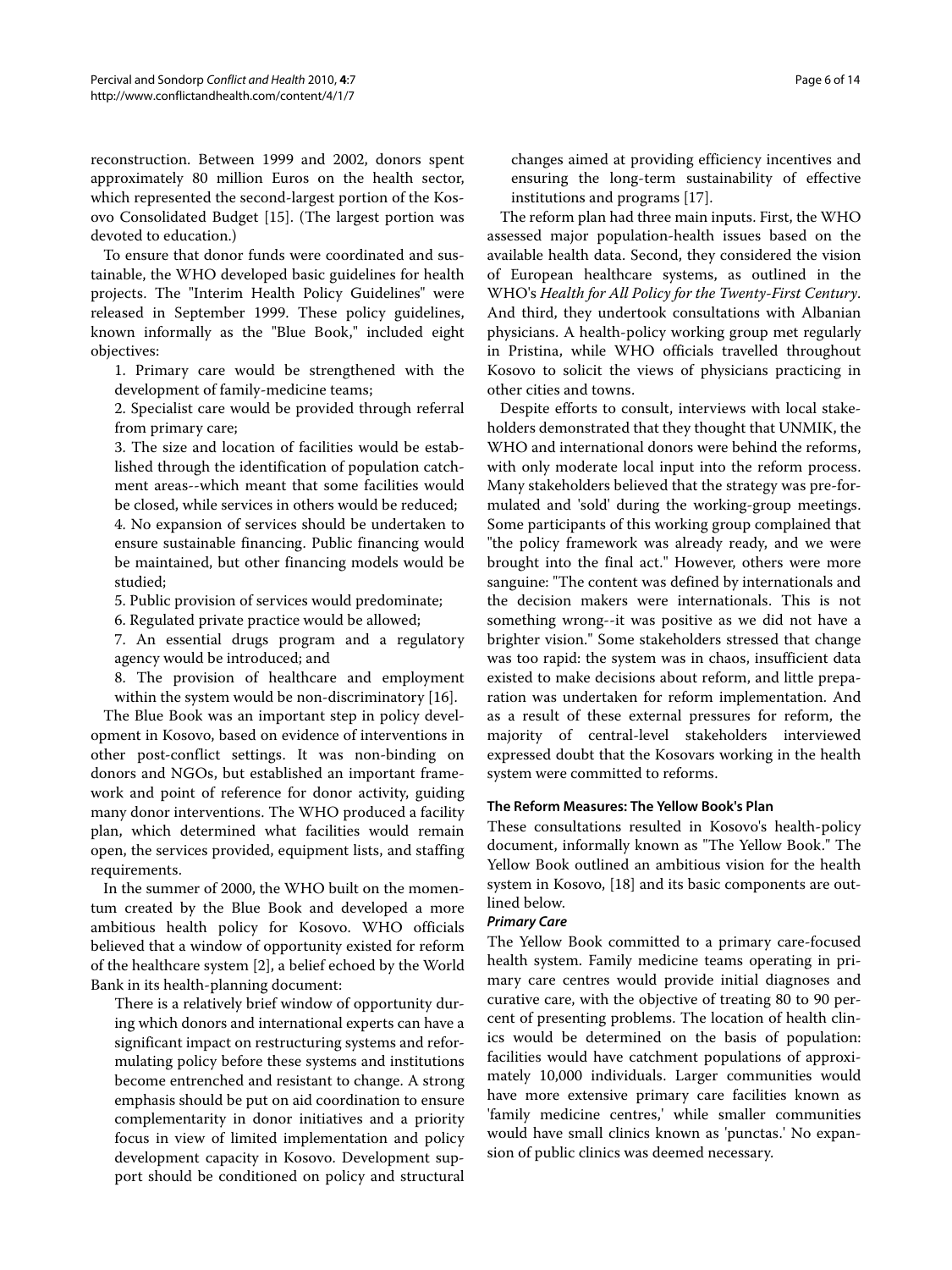Family medicine centres would be responsible for diagnoses and curative care, including minor surgery and drug management; emergency care and stabilisation of emergency patients; maternal and child healthcare; and reproductive health services, including antenatal and post-natal care, as well as family planning and treatment of sexually transmitted diseases. Individuals would choose their family doctor, who would be responsible for coordinating specialist and tertiary-care services. Patients who bypassed the referral system would face a financial penalty. Prevention activities such as health education and immunisation would be run out of these centres, as would services such as home visits, palliative care, community rehabilitation, and community mentalhealth services.

## **Secondary and Tertiary Care**

The Yellow Book outlined a system whereby patients would receive specialist care and hospitalisation upon referral only, except in emergencies. Specialists who were not working in family medicine would be hospital-based. Outpatient specialty care would be provided at hospitals and selected family medicine centres on referral. Six hospitals would provide secondary care, and tertiary care would be provided at one or two sites in Kosovo upon referral only.

Hospitals in Kosovo were not cost-effective, operating at 75 percent capacity with unnecessarily lengthy patient stays and cumbersome physical structures. The Yellow Book specified that hospital master plans would be written, outlining how to increase the efficiency of hospital services. The number of beds would be reduced in most hospitals. In addition, future budget allocations to hospitals would be based upon performance contracts and service agreements.

#### **Public and Environmental Health**

Kosovo's Institute of Public Health (IPH) consisted of one central institute with five regional offices. These institutes were not well connected with the rest of the health system, their equipment obsolete, and health-information systems not functioning. Under Kosovo's health policy, the IPH would be modernized and would concentrate on three areas: communicable disease control, health promotion, and water and food safety. It would also function as the technical arm of the Department of Health, providing it with timely and accurate information on public-health issues. The IPH would also guide and supervise public-health activities at the district and municipal levels.

# **Financing**

No specific financing provisions were outlined in the Yellow Book. It contained a pledge that the Department would study various funding sources. Options included tax revenues, social insurance, voluntary contributions, private insurance, community insurance, co-payments,

and a fee-for-service system, with the likely system being some form of pre-payment (through compulsory or voluntary health insurance). Co-payments would remain in place, as they were important sources of income and could support health-policy goals (such as the referral system).

# **Governance**

The Yellow Book outlined the role of the Department of Health, which would later be transformed into the Ministry of Health. Under the Kosovo health guidelines, it would be responsible for policy, strategic planning, regulation and standard setting, monitoring to ensure adherence to regulations, human-resource planning, licensing, quality assurance, and budgeting. Several institutes, including the IPH and the Pristina University Hospital, would report directly to the department. In line with the European Union's principle of subsidiarity, oversight of primary care would rest with the municipality, but the Department of Health would ensure that municipalities adhered to central guidelines and standards.

# **The Outcomes of Health Reform**

Below, we assess progress made on various elements of the reform process.

# **Primary Care**

The reorientation of the system towards primary care was ambitious, requiring the introduction of the familymedicine concept; the establishment of a strong interface between primary and secondary or tertiary levels of care; the management of the decentralisation process to ensure that this led to increased responsiveness to local needs rather than a deterioration in the quality of health services provided; and careful oversight by authorities to ensure that physicians did not abuse their ability to work in both the public and private sectors.

Progress has been mixed. The concept of family medicine became part of the health-system lexicon. The Kosovo Health Law enshrined family medicine as the "essential form for provision of overall health care services at the primary care level for individuals and their families" [\[19](#page-13-0)]. Training programs for both physicians and nurses were initiated. This training included management of Kosovo's health priorities: maternal and child health; prevention of heart and lung disease; tuberculosis; mental health; quality of care; and patient prescriptions [[20\]](#page-13-1). The Ministry of Health established the main Centre for the Development of Family Medicine in Pristina in September 2002, along with eight regional Centres for Family Medicine Training. Family medicine was introduced into the curriculum of undergraduate medicine.

Despite these advances, the family-medicine system was slow to become established. Many physicians interviewed indicated that family medicine had either been "tolerated" or "resented"; only five out of 23 who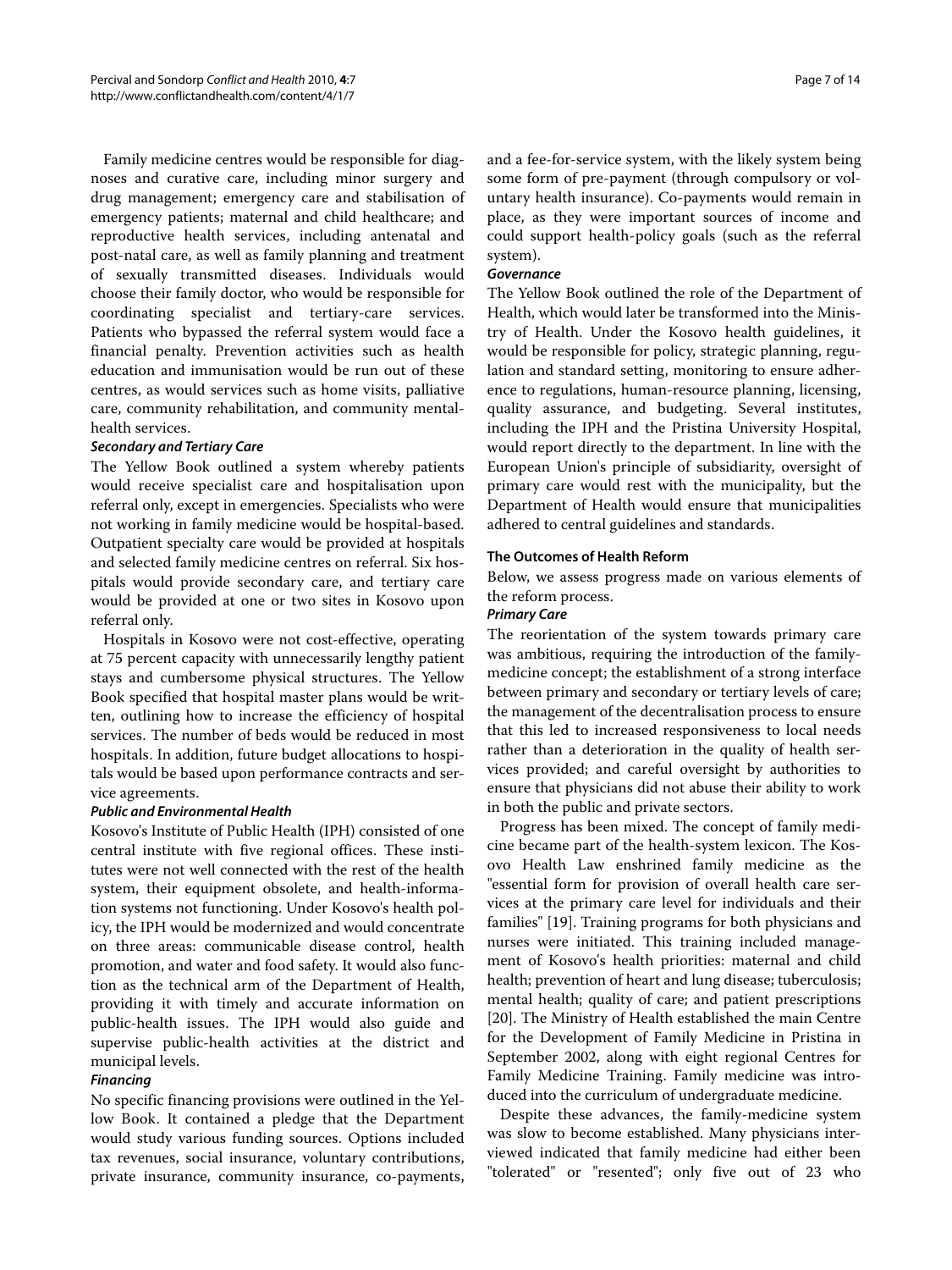responded to this question indicated that it had been received "enthusiastically." The gate-keeping role of primary care remains underdeveloped. As one doctor complained, "There is no continuity of patient follow-up, patients come and get the referral from the family medicine doctor and just go to the specialist." Family medicine faced resistance from specialists, who believed that they were in competition with family doctors. One stakeholder stated, "Non-family medicine specialists oppose the health strategy as it is based on family medicine. This is due to a conflict of interest--less patients for specialists." These specialists often redirect those arriving at hospitals to their private clinics.

Stakeholders interviewed believed the family medicine program should have been implemented more slowly and carefully. Members of family-medicine teams complained that although they received training, once back in health clinics, they returned to their old methods of work. Regional stakeholders argued that family-medicine teams did not function in their areas of responsibility.

Efforts to ensure that physicians did not abuse their ability to practice in both the public and private sectors also proved difficult. The average salary of doctors was extremely low, with primary care doctors earning only 200 Euros per month. This created an incentive to go into private practice, where doctors could earn many times that amount. The Ministry of Health lacked the regulatory capacity to oversee these private clinics. Stakeholders indicated that the quality of healthcare in the private sector was of serious concern because regulations were not respected.

# **Secondary and Tertiary Care**

Reform to the secondary and tertiary levels of the health system received significantly less attention and financial support than primary healthcare reforms. One specialist complained, "there is not enough information about the future of the secondary and tertiary levels of care. No strategic plan has been created to determine how reform should progress."

Moreover, stakeholders believed that the Kosovar public still perceived primary care as a stopping point on the road to specialist care, not as a place to receive treatment. As a result, the specialist and tertiary levels remained significantly oversubscribed. Despite the population's continued reliance on hospitals, and the dysfunctional referral system, the health-sector budget in Kosovo was evenly split between primary and secondary care services, even though secondary and tertiary care were much more expensive [\[21](#page-13-2)]. This left hospitals underfunded for their level of activity, with few resources to maintain hospital infrastructure. While hospital master plans were developed, the funding to implement these plans was consistently lacking.

# **Public Health**

Public health was made a municipal responsibility, and municipal public-health inspectors were hired. Responsibility for immunisation was transferred to primary care facilities. A health information system was put in place, but concerns remained regarding the ability of the IPH to provide reliable information to the Ministry of Health, and evidence-based policy advice.

# **Financing**

The health system continued to be funded out of the Kosovo Consolidated Budget. As taxation generated more revenue over time, the amount of money allocated to the health system gradually increased. The health system received the equivalent of 41.53 million Euro in 2000, 48.5 million Euro in 2001, 40.8 million Euro in 2002, and 44.4 million Euro in 2003 [[10](#page-12-9)]. These amounts remained inadequate, and the low financial capacity of the Kosovo government undermined the sustainability of the reform process. According to the Ministry of Health, in 2005 Kosovo spent 6.4 percent of its GDP on health, with 2.4 percent from public resources (the Kosovo budget); 0.7 percent from donor resources, and 3.2 percent from private sources. Private expenditure through out-of-pocket expenses for private services and pharmaceuticals, copayments, and under-the-table payments was higher than public expenditure. Total public-health expenditure was about 22 Euro per capita--in Croatia it is about 320 Euro per capita [[10](#page-12-9)].

These additional costs for individuals attempting to access the health system created barriers to healthcare. This inability to access care when needed undermined the equity of the system. While the majority of stakeholders interviewed stated that the reforms provided better access to healthcare for rural populations and women, they argued that the reforms had resulted in less access for poorer populations.

Significant challenges faced UNMIK in reforming healthcare financing. Kosovo was poor, and providing effective healthcare in the face of resource constraints was an immense challenge. The lack of basic accounting practices also impeded progress. Budgeting systems were not sophisticated enough to hold institutions accountable. Until the summer of 2001, accounts with the Department of Health were done on Excel spreadsheets, which allowed for significant corruption. For example, the pharmaceutical budget was a single block allocation without separate allocations for hospitals, municipalities, and clinical services, and there was no coding structure for goods and services throughout the health sector.

The World Bank funded a project designed to assess the most appropriate financing system and implement the basis for that system. The Bank greatly overestimated Kosovo's governance capacity, specifically the capacity of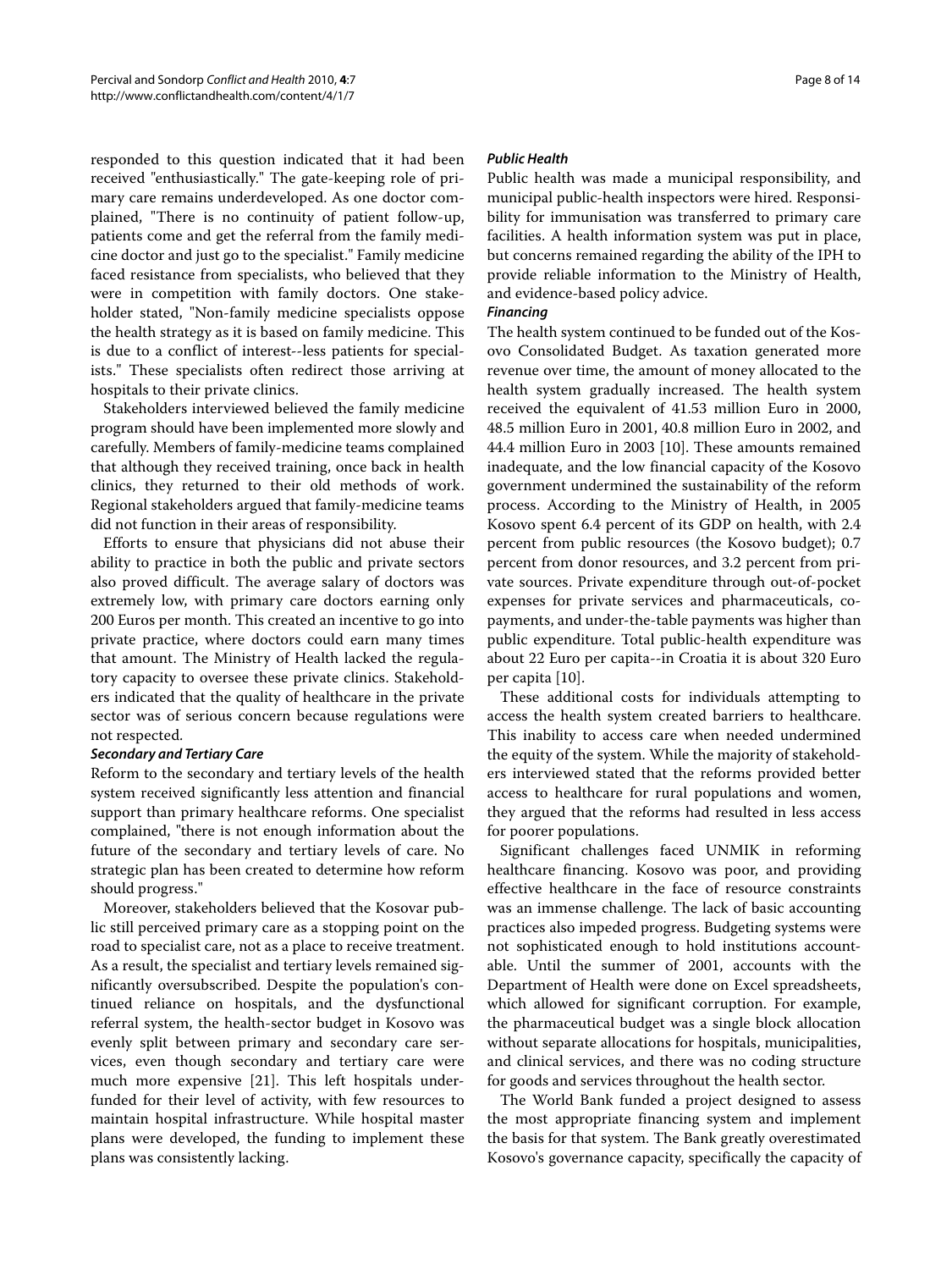the remnants of the Kosovo Health Insurance Fund (HIF). In 2000, the World Bank stated: "The top management is highly experienced, qualified, and motivated to resurrect Fund activities. We believe that the human capacity of the HIF could be easily and quickly mobilized if it were necessary" [[17](#page-12-16)]. While this analysis formed the basis for their decision to reinvigorate the social insurance system, the HIF lacked the capacity to undertake basic administrative functions. Its building was heavily damaged during the war, and its Serb staff had fled, while the Albanian staff who returned to HIF had been out of the system for 10 years.

To build this capacity, the Health Care Commissioning Agency (HCCA) was developed as a forerunner to an insurance fund. The HCCA would initially exist within the Ministry of Health, with plans to make it an independent entity in the future. The HCCA would establish the basis for the contracting of services, necessary to split the purchaser and provider functions, with the goal of signing performance contracts with municipalities for primary care, and with hospitals for secondary and tertiary care. The HCCA would essentially buy the services that these institutions provided, stipulating the type and quality of service.

Progress in establishing the HCCA was hampered by the absence of key inputs such as accurate data, information and management systems, and reward systems. The HCCA was also charged with the task of identifying the basket of health services that would be provided free of charge. This task was undermined by the lack of data on morbidity and mortality and the lack of basic financial data. A health-insurance law has been prepared, but as of 2009, had not been passed.

#### **Governance**

By the summer of 2001, UNMIK faced three main tasks in the field of health. First, it administered the health system. Second, it built the foundation for a future Ministry of Health which required building managerial and technical capacity within the Department of Health, establishing a regulatory framework for the future Ministry of Health, developing a health-financing strategy, establishing human-resource policies, exercising quality control, oversight of the pharmaceutical sector, and regulating the quickly growing private sector. And third, it implemented the health-reform program.

After the central elections in November 2001, the Provisional Institutions of Self-Government (PISG) were established and the Ministry of Health was put in place. The Ministry of Health had the mandate to monitor the health situation and implement appropriate measures to prevent and control healthcare problems, develop policies and implement legislation, coordinate activities in the health sector including the management of healthcare infrastructure, develop and implement norms and stan-

dards, and oversee adherence to such standards. It was staffed by civil servants and led by an official appointed by the Prime Minister. Internationals were transformed from positions of authority within the Ministry to advisory roles.

In the first year of its formal existence (2002), the Ministry was wracked by political disputes. The first Minister was dismissed, as he reportedly did not fully respect the Ministry's hiring procedures and had made political appointments to the civil service. His cooperation with donors was minimal and sometimes hostile, and he obstructed some key developments such as the appointment of the Permanent Secretary--the highest civil servant within the Ministry of Health. The dismissal of the Minister invoked a political crisis, which further disrupted the already slow progress in fully establishing the Ministry.

Partly as a result of these disruptions, there was little activity in the Ministry of Health on implementing the Yellow Book program for reform. Apart from ongoing donor initiatives such as training of family-medicine physicians and the establishment of a health-insurance system, little attention was paid to the Yellow Book. The Ministry was preoccupied with keeping itself afloat amidst scandal and a lack of leadership.

Results were also disappointing at the local level. In some municipalities with strong political leadership and less contentious political environments, decentralisation did not result in a deterioration of primary care services. In other areas, where the capacity of municipal councils was weak, critics argued that decentralisation led to heightened corruption and reduced access to healthcare, particularly for minority communities. The majority of stakeholders interviewed believed that the decentralisation of primary care services had either made no change or had worsened the delivery of care. One stakeholder stated, "Municipalities do not have the capacity to take on these responsibilities. The centre does not have the capacity to monitor municipalities and they are left to themselves." Some stakeholders believed that responsibilities should have been transferred gradually, when municipalities developed management capabilities.

# **Government Capacity to Implement Reforms**

The Ministry of Health had little time or human resources to develop an implementation plan for health reform. Under the UNMIK's Department of Health, regulations were in place (although the Department had little capacity to enforce them), a payroll established, procurement of medicines and supplies undertaken, and rudimentary oversight of local institutions provided. Although the Department was successful in putting in place a basic administrative structure and a rudimentary regulatory framework, it did not have the capacity to plan for or undertake reforms. No one within the UN Depart-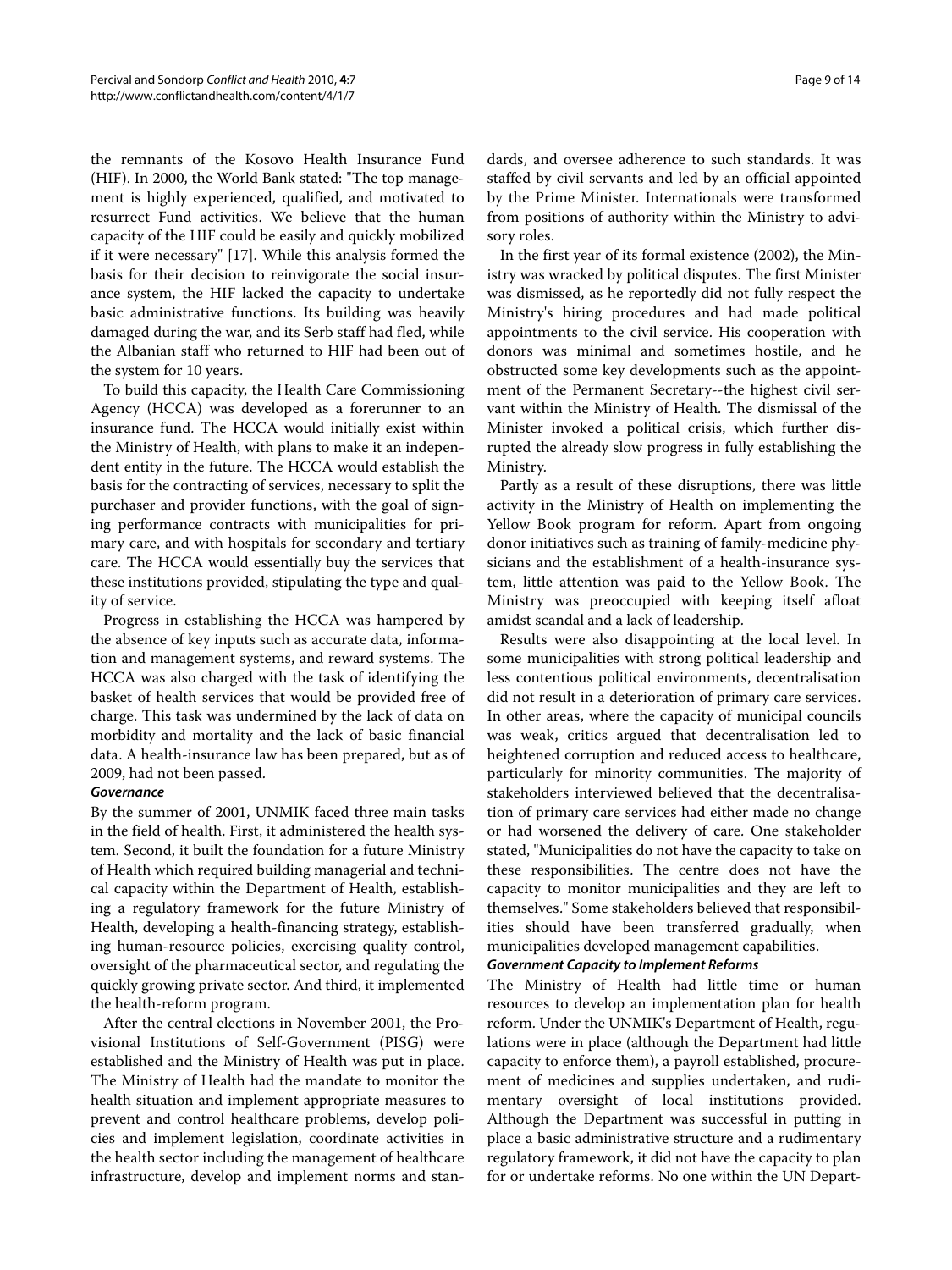ment had experience working in a Ministry of Health, donors did not provide the Department with the necessary support, and the Department was woefully shortstaffed. The staff who were in place were preoccupied with the basic tasks of administering the healthcare system, coordinating donor/NGO activity, and beginning the gradual process of transferring responsibility for healthcare functions to municipalities.

The civil service was not fully established until after central elections were held in 2001, which was a missed opportunity to begin the process of building an independent public service prior to the election of elected officials. Moreover, civil-service salaries were extremely low, and government departments lacked the ability to compete with international agencies for staff.

There was no official, sector-wide strategy beyond the ambitious goals of the Yellow Book. The Ministry of Health did not communicate its vision for healthcare. The majority of stakeholders indicated that discussion of the reforms with Kosovo health professionals was moderate or infrequent. They expressed concern with the lack of discussion surrounding reforms--particularly after the initial consultations that the WHO had undertaken after the Yellow Book was formulated. While the majority of stakeholders also stated that the reforms were not sufficiently communicated to the public, some noted that extensive public communication was not possible at the time.

The majority of stakeholders interviewed believed that the Ministry did not act sufficiently to implement reforms. This view was particularly marked among central-level stakeholders. As one stakeholder stated, "The Ministry did not have the capacity or will to implement the policy. They designed regulations as they needed, but they did not have any systematic plan in place to promote health policy. The right people were not in the right places." Stakeholders did not believe that the services available at primary healthcare facilities met the objectives of the reform program, and the vast majority of stakeholders agreed that the Ministry of Health was not able to enforce its standards in private healthcare clinics.

Government capacity was not enhanced by the activities of donors. Donors had short time horizons and dispersed most of their programming funds in the first two years of the mission (1999-2001). While this ensured that immediate humanitarian needs were met, it undermined efforts to achieve longer-term development goals. Short time horizons made donors risk-averse, as they had to achieve certain objectives within a limited period of time. Donors often had specific national objectives for their money, including support to national non-governmental organisations and specific national projects ('planting their flag'). They focused on quantitative outputs, such as the number of health clinics re-equipped, and nurses

trained. Projects that would contribute to the broader reform process such as establishing standardized training and building the capacity of the Kosovo civil service were secondary considerations. While donors coordinated their activities, they did not engage in a sector-wide approach. Most donor funds went to hundreds of NGOs, not the Department of Health, and donors did not report to the Department. Coordination and collaboration was strictly voluntary.

The contentious nature of politics in the immediate post-conflict period also undermined Kosovo's administrative capacity. This capacity was already weak due to the consequences of the disruption of government during the 1990s, the inexperience of Kosovo's politicians, the sluggish rate of the UN's establishment of government administration, and Kosovo's economic weakness. The ongoing struggles between Albanian political parties, Albanians and minorities groups undermined the ability of the Ministry of Health to implement the health reform agenda.

#### **Health Reform Outcomes**

Table 1 (see appendix) outlines the objectives of health reform as presented in the Yellow Book, and summarizes progress made towards meeting these objectives. As evident in this table, family doctors have been trained, responsibility for primary care has been transferred to the municipal level, immunisation coverage has increased, and some maternal and child health indicators have improved. Yet many key reform initiatives, such as building the strength of primary care and establishing an effective health-financing system, were not fully implemented.

# **What Does this Mean for Post-Conflict Reform?**

Health reform is a complex undertaking, and it can take years of resources and effort to produce meaningful change. Yet trends in health reform can be evaluated, and the Kosovo case study sends a cautionary note to those planning ambitious reforms in post-conflict settings.

#### **What Went Right**

Important lessons from other post-conflict contexts were applied in the case of Kosovo. The WHO assumed a coordination function and established a strategic-planning document to guide investments in the health sector. The WHO formulated basic health guidelines soon after the conflict ended. Donor funds were then used to build the foundation for health reform. A facility master plan guided the rehabilitation of health facilities. Weekly coordination meetings were held. These important developments took place in a difficult context with a multiplicity of donors and NGOs and a weak government in the form of UNMIK.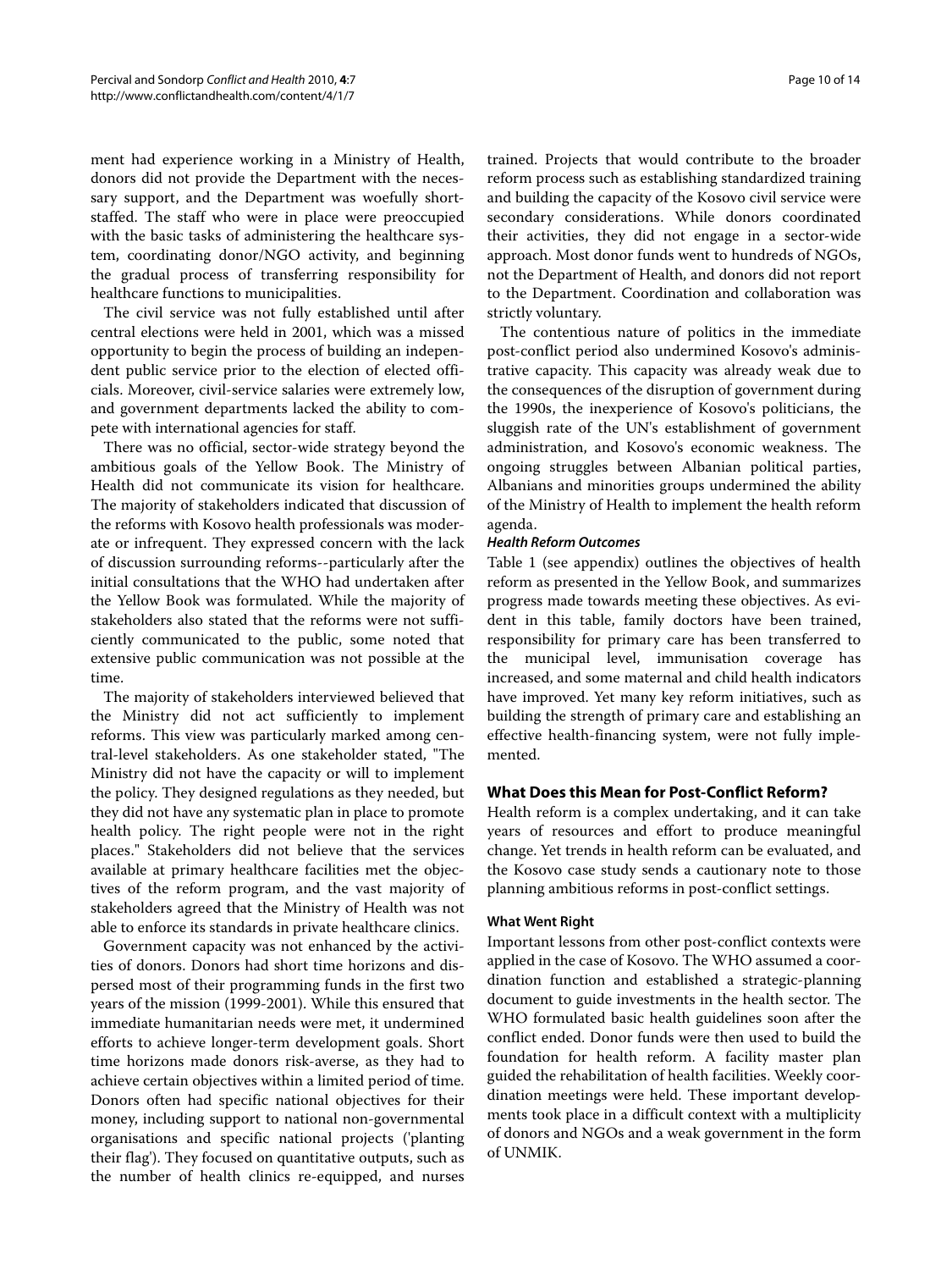# **Table 1: Progress in Meeting Health-Reform Goals**

|                                    | <b>Reform Objectives</b>                                                                                                                                                                                                                                                                                                                                                                                                                                                                                                                                                    | <b>Reform Progress</b>                                                                                                                                                                                                                                                                                                                                                                                                                                                                                                                                                                                                |
|------------------------------------|-----------------------------------------------------------------------------------------------------------------------------------------------------------------------------------------------------------------------------------------------------------------------------------------------------------------------------------------------------------------------------------------------------------------------------------------------------------------------------------------------------------------------------------------------------------------------------|-----------------------------------------------------------------------------------------------------------------------------------------------------------------------------------------------------------------------------------------------------------------------------------------------------------------------------------------------------------------------------------------------------------------------------------------------------------------------------------------------------------------------------------------------------------------------------------------------------------------------|
| <b>Primary Care</b>                | Location and services offered by family-<br>medicine centres would be based on<br>population.<br>Family doctors would have patient lists, and be<br>responsible for diagnoses and curative care,<br>reproductive, maternal and child health, and<br>emergency care and stabilisation. Family<br>doctors would be responsible for coordinating<br>specialist and tertiary-care services.<br>Private practice would be allowed, and<br>physicians would be allowed to practise in both<br>the public and private sectors, but institutions<br>must be approved and regulated. | The WHO established a facility master plan<br>based on capitation, which quided<br>rehabilitation and staffing. In minority areas,<br>some facilities were opened that were not<br>included on the master plan.<br>Family-medicine training established.<br>Serious impediments exist: patient registration<br>is not universal, gate-keeping role of primary<br>care underdeveloped, and specialists resist<br>primary care role.<br>Ministry lacks the capacity to regulate the<br>private sector, and there are accounts of<br>physicians redirecting patients from the public<br>sector to their private clinics. |
| <b>Secondary and Tertiary Care</b> | Patients would receive specialist care and<br>hospitalisation upon referral only, except in<br>emergencies.<br>Hospital Master Plans will establish a vision for<br>increasing the efficiency of hospitals.                                                                                                                                                                                                                                                                                                                                                                 | Patients often bypass the primary care level to<br>receive direct treatment by specialists.<br>Hospitals were overburdened and under-<br>resourced.<br>While Hospital Master Plans were developed,<br>the Ministry lacked the resources to implement<br>these plans.                                                                                                                                                                                                                                                                                                                                                  |
| Public Health                      | The Institute of Public Health would focus on<br>communicable disease control, health<br>promotion, and water safety.<br>The institute would operate as the technical<br>arm of the Department of Health, providing it<br>with information on public-health issues.                                                                                                                                                                                                                                                                                                         | Oversight of public health transferred to<br>municipalities, public-health inspectors<br>operate at the municipal level. Immunisation<br>transferred to primary care.<br>Health information system established, but the<br>ability of the Institute of Public Health to<br>provide timely and accurate analysis to the<br>Ministry of Health questioned.                                                                                                                                                                                                                                                              |
| <b>Healthcare Financing</b>        | No commitment was made to any financing<br>system, but a pledge was made to study the<br>merits of various alternatives. Some form of pre-<br>payment system would be established through<br>compulsory or voluntary insurance. Co-<br>payments would be maintained.                                                                                                                                                                                                                                                                                                        | Equity marred by significant private<br>expenditures (including under-the-table<br>payments)<br>System funded out of the Kosovo Consolidated<br>Budget.<br>Precursor to a social-insurance system, the<br>Health Care Commissioning Agency (HCCA),<br>established. Establishment of the HCCA and<br>performance-based contracting has been<br>undermined by the absence of accurate data,<br>and information and management systems.<br>The failure to establish a transparent<br>accounting system prior to the HCCA slowed<br>efforts to implement health-financing.                                                |

**Organisation and Governance** The Ministry of Health would be responsible

policy, strategic planning, and regulation an standard setting. Responsibility for primary care would be decentralized to municipal level.

Page 11 of 14

| for | The Ministry initially undermined by political     |
|-----|----------------------------------------------------|
| ıd  | turmoil, including changes of Minister and         |
|     | controversy surrounding the appointment of         |
|     | senior civil servants. Turmoil undermined its      |
|     | capacity to implement reforms.                     |
|     | Oversight for primary care became the              |
|     | responsibility of the municipalities in 2001.      |
|     | Municipalities slow to establish oversight         |
|     | structures, and capacity of municipalities varies. |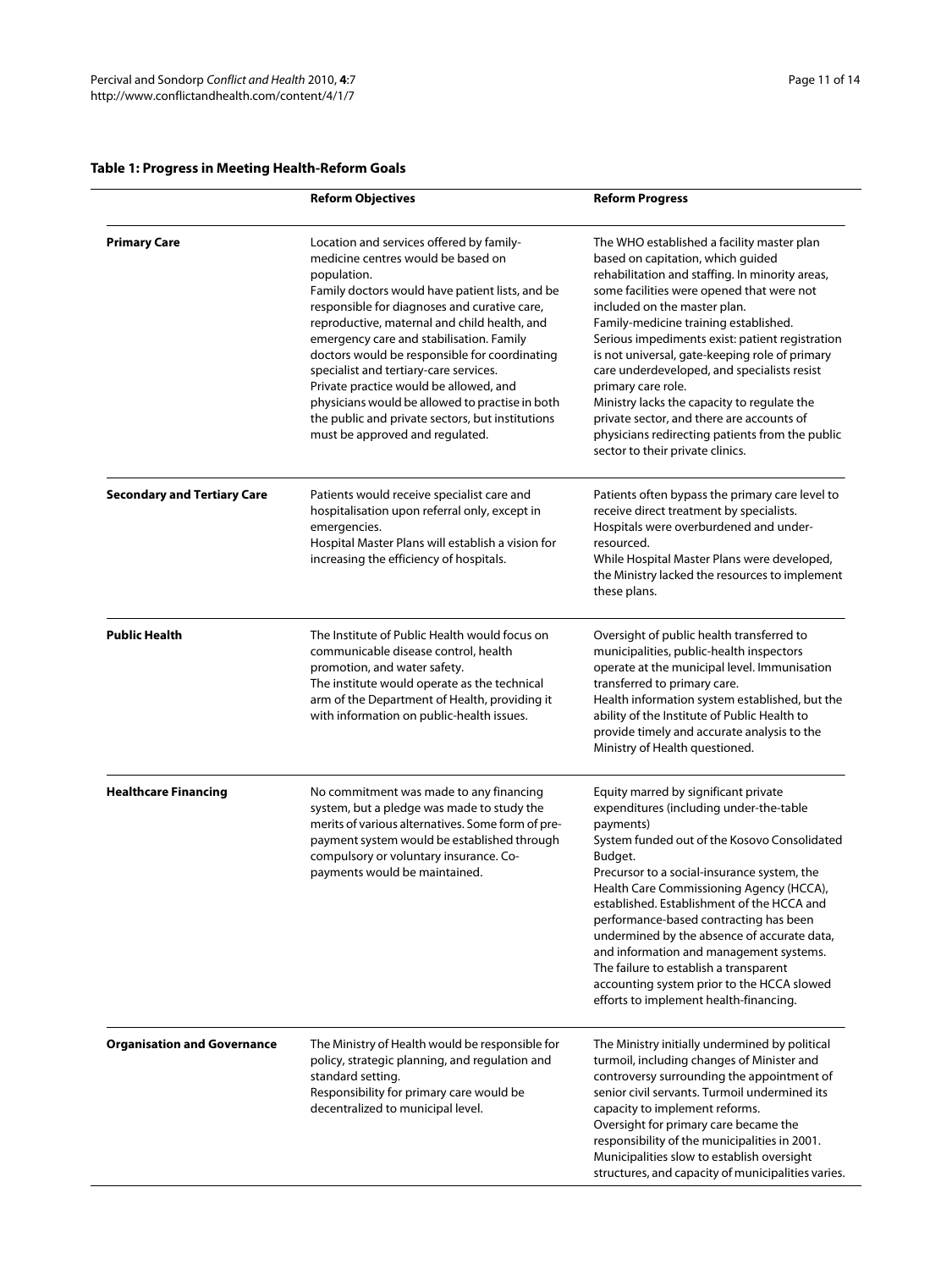Moreover, Kosovo's health policy provided stakeholders in the health sector - donors, international agencies, non-governmental organisations, and Kosovo health professionals - with an opportunity to outline a shared vision for the health sector. Despite the pessimism generally expressed by stakeholders, all hoped that in 15 years the health system would reflect the vision outlined in the health-policy document. The health policy document guided donor responses and ensured a degree of coherence in rehabilitation and reform efforts. Training of family doctors took place, family-medicine centres were established, and the HCCA acted as the precursor to a health-insurance fund. Legislation devolved responsibility for primary care and public health to the local level.

#### **What Went Wrong: Confirming the Hypotheses**

Although much was accomplished, reforms largely failed to meet their objectives. Below, we address each hypothesis and summarize the research that affirms these hypotheses.

*H1: External actors drove the health reform process: the policies selected reflected the objectives of the international community*.

The reform program was clearly driven by the World Health Organization and donors such as the Word Bank. While an effort was made to consult with Albanian health professionals, stakeholders believed that they were being 'sold' the health care program, rather than having input into the design of the reform measures.

*H2: Donors believed that reform could be achieved in a compressed time period, and gave more priority to the design than the implementation of reforms*.

Donors and the WHO argued that an important window of opportunity existed for reform: stakeholders were not in a position to block reform, and donor resources were relatively plentiful. However, the capacity needed for this type of radical change was seriously underestimated. Stakeholders noted that "The health system changed too quickly from one system to another, and such dramatic change was impossible with all the postwar problems."

The problems posed by the compressed time frame for reform were exacerbated by the failure to undertake effective policy planning. While the policy document (the Yellow Book) was developed in consultation with donors and health professionals, no similar process took place to develop an implementation plan. One stakeholder complained that, "there were no preparations for implementation, no assessment of financial, human or management resources." As a result, there was little reflection about the possible impediments to reform, and the necessary steps to achieving reform objectives. Health reform cannot be effectively built on a weak foundation.

*H3: State capacity in the post-conflict period is low, and external actors do not recognize the importance of state capacity in health reform*

As outlined above, the United Nations Department of Health, and later the Kosovo Ministry of Health, was expected to undertake three objectives: first, coordinate donors and NGOs during the rehabilitation program; second, oversee the administration of the health system; and third, implement an ambitious program of reform. The Department was expected to meet these three goals with few resources. It was initially short-staffed and completely overstretched. While international staff provided competent technical advice on public-health issues, they lacked experience working within government and could not guide the transformation of the Department into a government ministry. Because of these weaknesses, the Department lacked the capacity to exercise a strong planning role. There was no sector-wide planning approach, and no implementation plan for the Yellow Book was developed.

Capacity was further undermined by the post-conflict political context. The health system was an important arena for political struggle. The KLA appointed heads of hospitals and primary clinics immediately after the war, but many of these appointments were changed after the rival political party - the Democratic League of Kosovo (LDK) won elections at the municipal level. After the central elections in 2001, the new Minister of Health introduced political appointments in the Ministry and throughout the health system, which resulted in his dismissal. This politicisation distracted Kosovo officials from the reform program and impeded progress towards meeting reform goals. When the Department of Health was transformed into a Ministry, political problems undermined the transition process. The first Minister of Health was dismissed for incompetence, and the most senior civil-servant post in the Ministry--the Permanent Secretary--remained unfilled for many months. This political instability also contributed to slowing down the implementation of reforms.

Figure [2](#page-12-18) demonstrates how these factors undermined progress in reforms, and applies the framework for analyzing post-conflict health reform to the Kosovo case study.

#### **Conclusion: Implications from the Case Study**

This case study has both research and policy implications. It underscores the need for further study of health reform efforts in post-conflict areas. Such case studies could determine the role of external pressure for reform, how such pressure influenced the time frame for reform, and how the political environment affected the implementation of health reforms. Such studies could also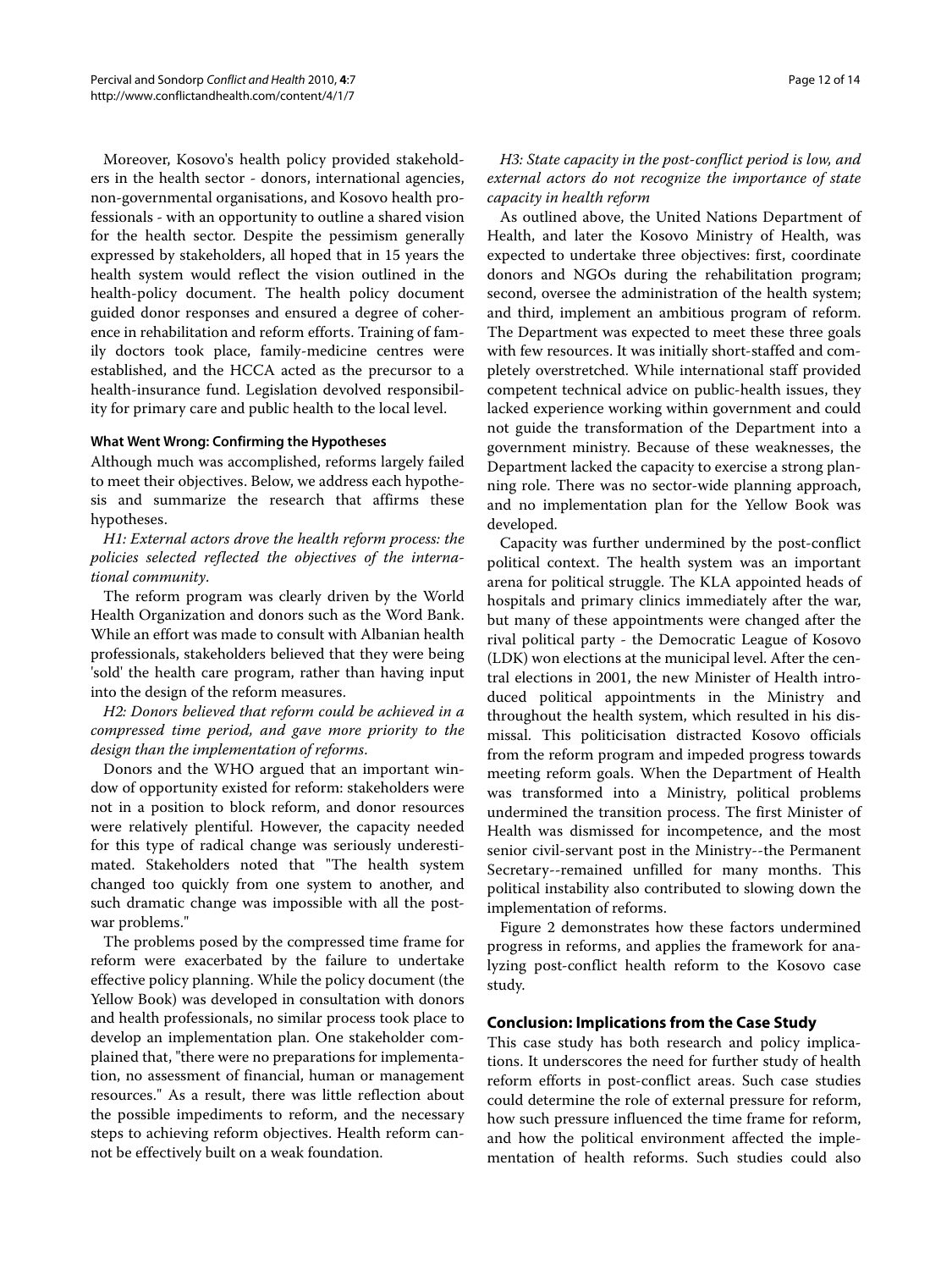<span id="page-12-18"></span>

assess the success of different types of reform measures particularly financing reforms - to establish an evidence base for the most effective health interventions and to ensure that such interventions enhance rather than detract from efforts to re-establish peace in conflictaffected societies. While dramatic health reform measures, such as those attempted in Kosovo take years to implement, progress has not been promising, and the Kosovo reform process should serve as a warning for those hopeful for dramatic social change in post-conflict periods.

This case study also has several policy implications, although more research that corroborates these findings is needed to strengthen the evidence base. First, while health reform measures should reflect evidence, domestic stakeholders know the implementing environment better than representatives from donor and multilateral agencies. Health reform measures must be revised to reflect the concerns and reservations of stakeholders. Second, although rebuilding the health system should be guided by a clear plan, more attention needs to be paid to ensuring that sufficient resources, time, and capacity exist to implement the plan. The focus should be on the building blocks of a health system such as health financing and information systems, and ensuring that the timeframe for health reform is realistic given the social, political and economic context. And third, the state is an integral component of any health system. Post-conflict reconstruction efforts need to either contribute to building state capacity or incorporate weak state capacity into the design of health reform measures.

#### **Abbreviations**

KLA: Kosovo Liberation Army; HCCA: Health Care Commissioning Agency (Kosovo); HIF: Health Insurance Fund (Kosovo) LDK: Democratic League of Kosovo; NATO: North Atlantic Treaty Organisation; PISG: Provisional Institutions of Self-Government (Kosovo); UNICEF: United Nations Children's Fund; UNMIK: United Nations Interim Administrative Mission in Kosovo; WHO: World Health Organisation.

#### **Competing interests**

VP worked for the Canadian International Development Agency as a Health Advisor from March 2000 to September 2000, directly engaging in the reform process. She also undertook a professional attachment for her DrPH at UNMIK's Department of Health from June 2001-October 2001.

#### **Authors' contributions**

VP conceived of the study, undertook the research design and oversaw the interviews with the stakeholders. ES supervised the research. Both authors approved the final manuscript.

#### **Acknowledgements**

Research was supported with a doctoral scholarship from the Social Sciences and Humanities Research Council, Ottawa.

We would like to thank the stakeholders in Kosovo who participated in our research, as well as Fatime Qosaj, Blerim Qosaj, Matthias Reinicke, Hannu Vuori, Robert Stevens, Barbara Pearcy, Jim Campbell who provided important insight into the challenges of health reform.

#### **Author Details**

1Norman Paterson School of International Affairs, Carleton University, 1125 Colonel By Drive, Ottawa, ON, K1S 5B6, Canada and 2London School of Hygiene and Tropical Medicine, Keppel St, London, WC1E 7HT, UK

#### Received: 31 July 2009 Accepted: 16 April 2010 Published: 16 April 2010

#### **References**

- <span id="page-12-0"></span>1. Basch P: Textbook of International Health Oxford: Oxford University Press; 1999.
- <span id="page-12-1"></span>2. Shuey D, Qosaj F, Schouten E, Zwi A: Planning for Health Sector Reform in Post-Conflict Situations: Kosovo 1999-2000**[.](http://www.ncbi.nlm.nih.gov/entrez/query.fcgi?cmd=Retrieve&db=PubMed&dopt=Abstract&list_uids=12595129)** Health Policy 2003, 63:299-310.
- <span id="page-12-2"></span>3. Roberts M, Hsiao W, Berman P, Reich M: Getting Health Reform Right: A Guide to Improving Performance and Equity Oxford: Oxford University Press; 2004.
- <span id="page-12-3"></span>4. Rechel B, McKee M: Healing the Crisis: A Prescription for Public Health Action in South Eastern Europe London: London School of Hygiene and Tropical Medicine; 2003.
- <span id="page-12-4"></span>5. Figueras J, McKee M, Cain J, Lessof S: Health Systems in Transition: Learning from Experience Copenhagen, European Observatory on Health Systems and Policies; 2004.
- <span id="page-12-5"></span>6. Paris R: At War's End: Building Peace after Civil Conflict Cambridge: Cambridge University Press; 2004.
- <span id="page-12-6"></span>7. Tolaj I: Health and Human Rights in Kosova: A Kosova Doctor's Story**.** Student BMJ 1999.
- <span id="page-12-7"></span>8. Spiegel P, Salama P: War and Mortality in Kosovo, 1998-99: An Epidemiological Testimony**.** The Lancet 2000, 355:2204-2209.
- <span id="page-12-8"></span>9. World Bank: World Bank Poverty Study - Kosovo Washington: World Bank; 2000.
- <span id="page-12-9"></span>10. Kosovo Ministry of Health: Kosovo Health Strategy Pristina: Kosovo Ministry of Health; 2005.
- <span id="page-12-10"></span>11. UNMIK Department of Health: Health Policy for Kosovo Pristina: United Nations Interim Administrative Mission in Kosovo; 2001.
- <span id="page-12-11"></span>12. Gloeb J: Perinatal Health Care Situation in Kosovo: Past, Present, and Future Pristina: UNFPA; 2001.
- <span id="page-12-12"></span>13. WHO: European Health for All Database**.** [\[http://www.euro.who.int/](http://www.euro.who.int/HFADB) [HFADB](http://www.euro.who.int/HFADB)].
- <span id="page-12-13"></span>14. Simpson D: Kosovo Health Profile London: DFID; 2003.
- <span id="page-12-14"></span>15. UNMIK: Kosovo Consolidated Budget Pristina: United Nations Interim Administrative Mission in Kosovo; 2000.
- <span id="page-12-15"></span>16. WHO: Interim Health Policy Guidelines for Kosovo and Six Month Action Plan Copenhagen, World Health Organisation; 1999.
- <span id="page-12-16"></span>17. World Bank: Kosovo: Education and Health Project Washington: World Bank; 2000.
- <span id="page-12-17"></span>18. UNMIK: Health Policy for Kosovo Pristina, United Nations Interim Administrative Mission in Kosovo; 2001.